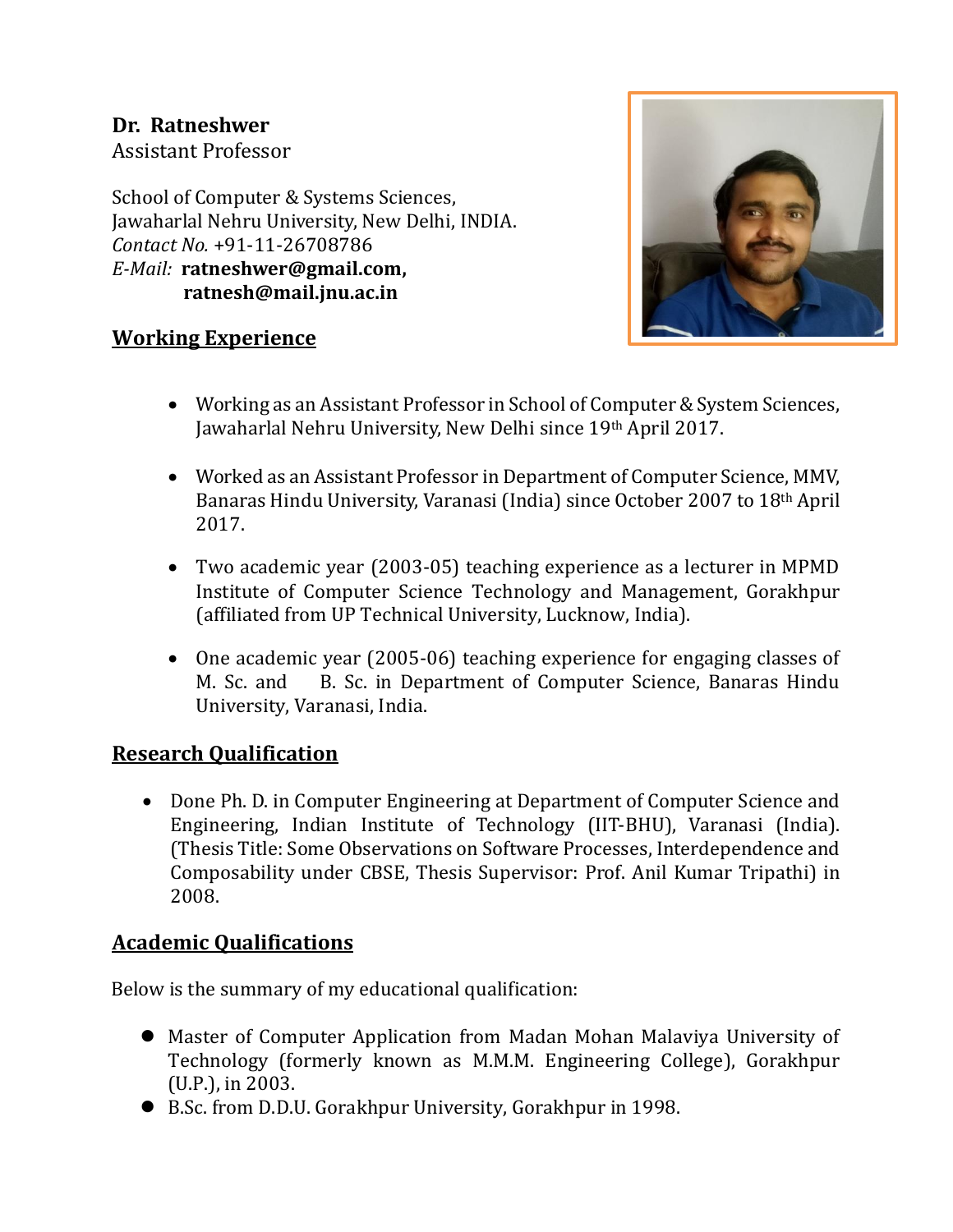# **Courses Taught**

- Software Engineering
- Software Testing
- Object Oriented Programming
- Database Management Systems
- Data Structure
- Computer Architecture
- Internet of Things
- Operating Systems
- Computer Networks

#### **Research Areas**

Software Fault Tolerance, Performability Analysis, Software Testing, Networks Fault Management

## **PhD Thesis Supervised (02 Awarded + 4 In progress)**

- Pawan Kumar, "Some Observation on Dependency Analysis of SOA based Systems". Awarded
- Vandana Kushwaha, "Some Observations on Congestion Control in High Speed Wired Networks". Awarded
- Swati Goal, "Fault Tolerance Enhancement in Service Oriented Architecture"- In Progress.
- Shakeel Ahmad, "Software Performability for Safety Critical Systems"- In Progress.
- Jagdish Prasad, "Network Faults Management", In Progress.
- Sandeep Patel, "Autonomous Software Testing", In Progress.

## **M.Thesis Supervised (03)**

- Ravinder Kaur Makhija, "Software Test Case Reduction"
- Varun Kumar, "Fault Modelling of IoT Systems"
- Priti Kumari, "Architecture Level Software Fault Modelling"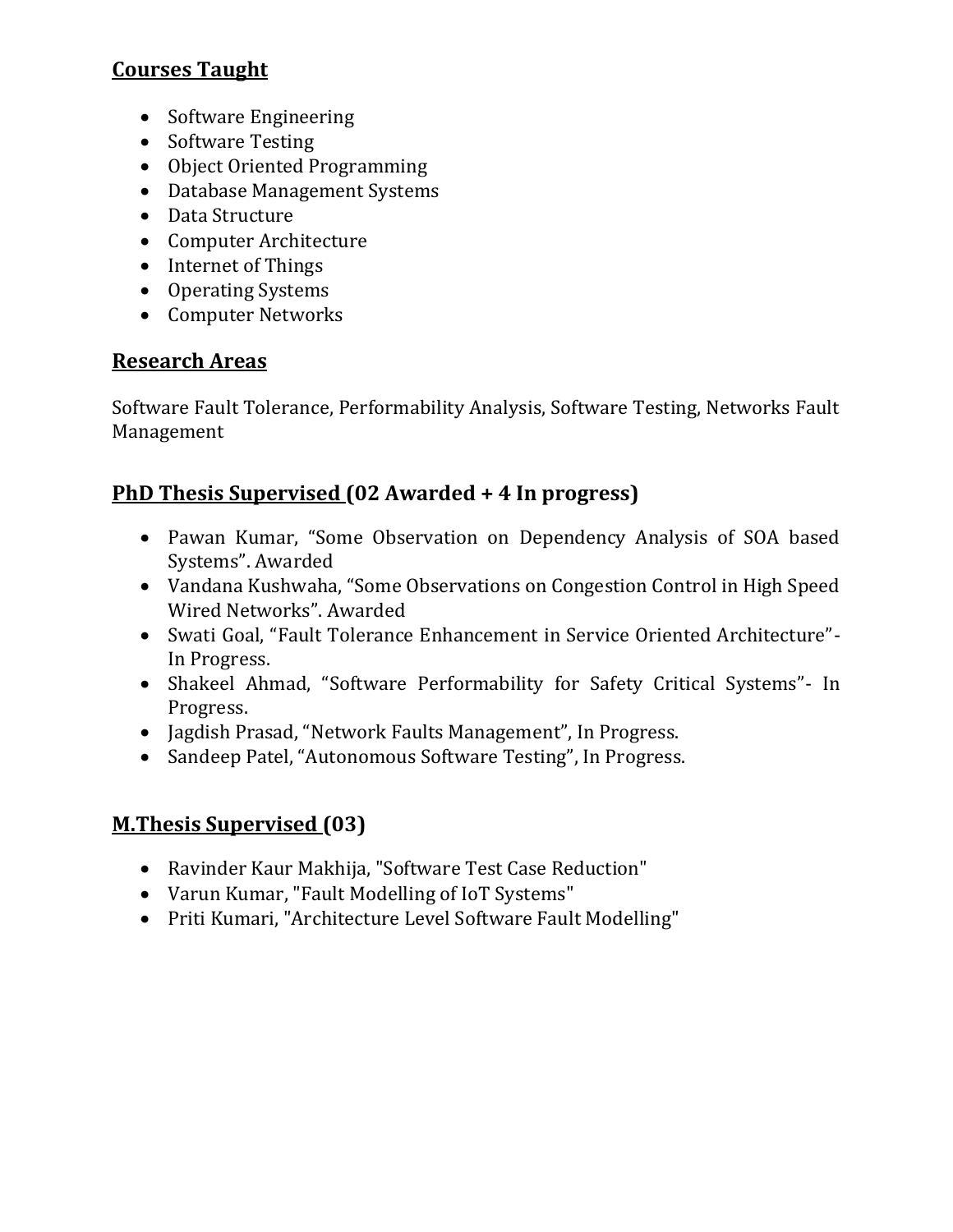## **Publications**

#### **Monograph**

Ratneshwer, A K Tripathi, "Component Based Software Engineering: Dependency and Software Process Issues", Lambert Academic Publishing, ISBN-10:3843386803, Edition: Paperback 01/2011.

#### **Book Chapter**

- Guru Prasad Bhandari, Ratneshwer. Chapter 1: An Overview of Cloud/Edge Computing Architecture with its Issues and Challenges, Book Chapter in the Book "Advancing Consumer-Centric Fog Computing Architectures", IGI Global Publishers, ISBN10: 1522571493. December 2018
- Guru Prasad Bhandari, Ratneshwer. Chapter 3: Safety critical, dependable, fault tolerant cyber physical systems," Book Chapter accepted in the Book "Cyber-Physical Systems for Next Generation Networks". Editors: J Rodrigues, A Gawanmeh. IGI Global Publishers. ISBN10: 1522555102, pp. 54-78. May 2018
- Haribans Mishra, Ratneshwer Gupta. Some Studies on Factors Influencing Maximum Association Number of Wi-Fi Access Point. In: Kolhe M., Trivedi M., Tiwari S., Singh V. (eds) Advances in Data and Information Sciences. Lecture Notes in Networks and Systems, volume 39. Springer, Singapore. ISBN: 978- 981-13-0277-0. June 2018
- Ratneshwer, Vandana Kushwaha, Collective Intelligence in Networking, book chapter published in the book of "Nature-Inspired Networking: Theory and Applications" edited by Prof. Phan Cong Vinh and published by CRC Press - Taylor & Francis Group, ISBN-10: 149876150X. March 2018
- Ratneshwer, Vandana Kushwaha, Delay Tolerant Networks: Architecture, Routing, Congestion, and Security Issues, Handbook of Research on Cloud Computing and Big Data Applications in IoT, IGI Global, pp. 448-480, 2019. March 2018
- Ratneshwer, "A Software Component Generation Model for Pervasive Computing Environment", in Strategic Pervasive Computing Applications: Emerging Trends, Varuna Godara (Ed), pp. 67-85, IGI Global Publication, 2010, ISBN: 978-1-61520-753-4. Feb 2010.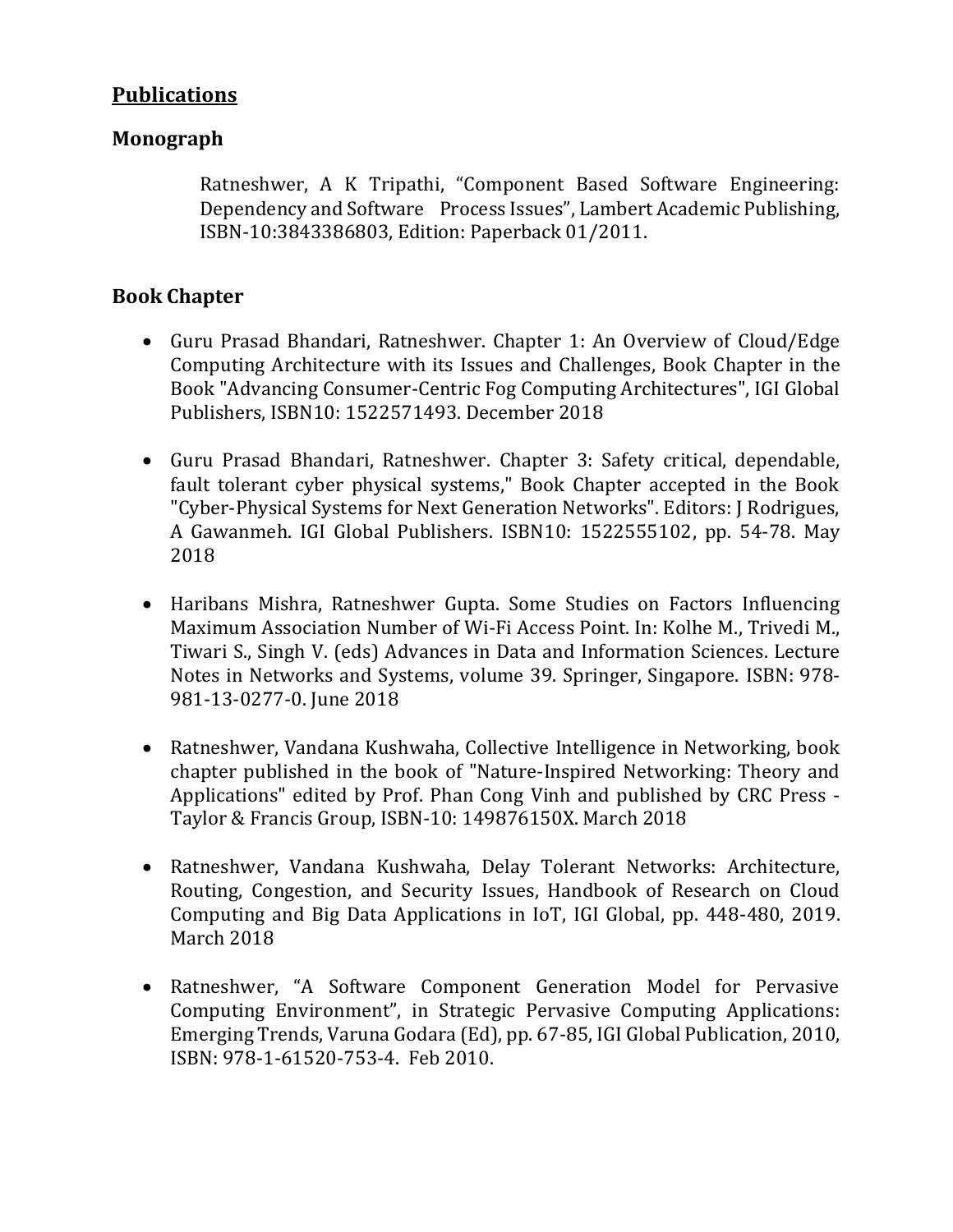# **In International/National Journals**

- 1.Shakeel Ahamad, Ratneshwer. Some Studies on Performability Analysis of Safety Critical Systems. Computer Science Review. Volume 39 (2021), pp. 1- 19 **(SCI, IF: 7.70)**.
- 2.Guru Prasad Bhandari, Ratneshwer. Fault Prediction in SOA-Based Systems Using Deep Learning Techniques, International Journal of Web Services Research (IJWSR) Volume 17, Issue 3, 2020, pp. 1-19. **(SCI-E, SCOPUS)**
- 3.Guru Prasad Bhandari, Ratneshwer. Fault diagnosis in service-oriented computing through partially observed stochastic Petri nets. Service Oriented Computing and Applications. Volume 14, Issue 1, March 2020, pp. 35–47. **(E-SCI, SCOPUS)**.
- 4.Haribansh Mishra, Ratneshwer, Satyanshu Kumar Upadhyay. Systematic review of congestion handling techniques for 802.11 wireless networks. International Journal of Communication Systems, Volume 33, Issue2, January 2020, pp. 1-31. **(SCI-E, SCOPUS). IF. 2.047**
- 5.Guru Prasad Bhandari, Ratneshwer Gupta and S.K. Upadhyay (2019), An approach for fault prediction in SOA-based systems using machine learning techniques, Data Technologies and Applications (**SCI-E, SSCI**), Volume 53, Issue 4, 2019, pp. 397-421. Emerald, ISSN: 2514-9288. Bingley BD16 1WA, United Kingdom
- 6.Shubham Kaushik, Ratneshwer, Fault Modelling of an Object-Oriented System using CPN, International Journal of Computer Sciences and Engineering, Vol.-7, Issue-5, May 2019, pp. 1828-1845. (UGC Journal No. 63193), Indore, MP 452001 India, ISSN: 2347-2693(E).
- 7.Guru Prasad Bhandari, Ratneshwer Gupta, Fault analysis of service-oriented systems: a systematic literature review, IET Software (2018), 12 (6):446- 460. (**SCI**, **IF:1.25**). UGC 30104. Online ISSN 1751-8814
- 8.Guru Prasad Bhandari, Ratneshwer Gupta and Satyanshu K. Upadhyay. "Colored Petri Nets Based Fault Diagnosis in Service Oriented Architecture." The International Journal of Web Services Research (IJWSR), HERSHEY, USA, PA, 17033-1240, Volume 15, Issue 4, (2018): 1-28. Web. 24 Sep. 2018, (**SCI-E, Scopus**).
- 9. Vandana Kushwaha, Ratneshwer Gupta, A Router based Hybrid Approach for Congestion Control in High speed Wired Networks, International Journal of Computer Sciences and Engineering, Vol. 6 (11), pp: 89-100, 2018.
- 10.Guru Prasad Bhandari and Ratneshwer (2018), *Dependency Based Fault Diagnosis Approach for SOA Based Systems using Colored Petri Nets*, The Journal of King Saud University Computer and Information Sciences (**E-SCI, Scopus**), ISSN 1319-1578, Elsevier.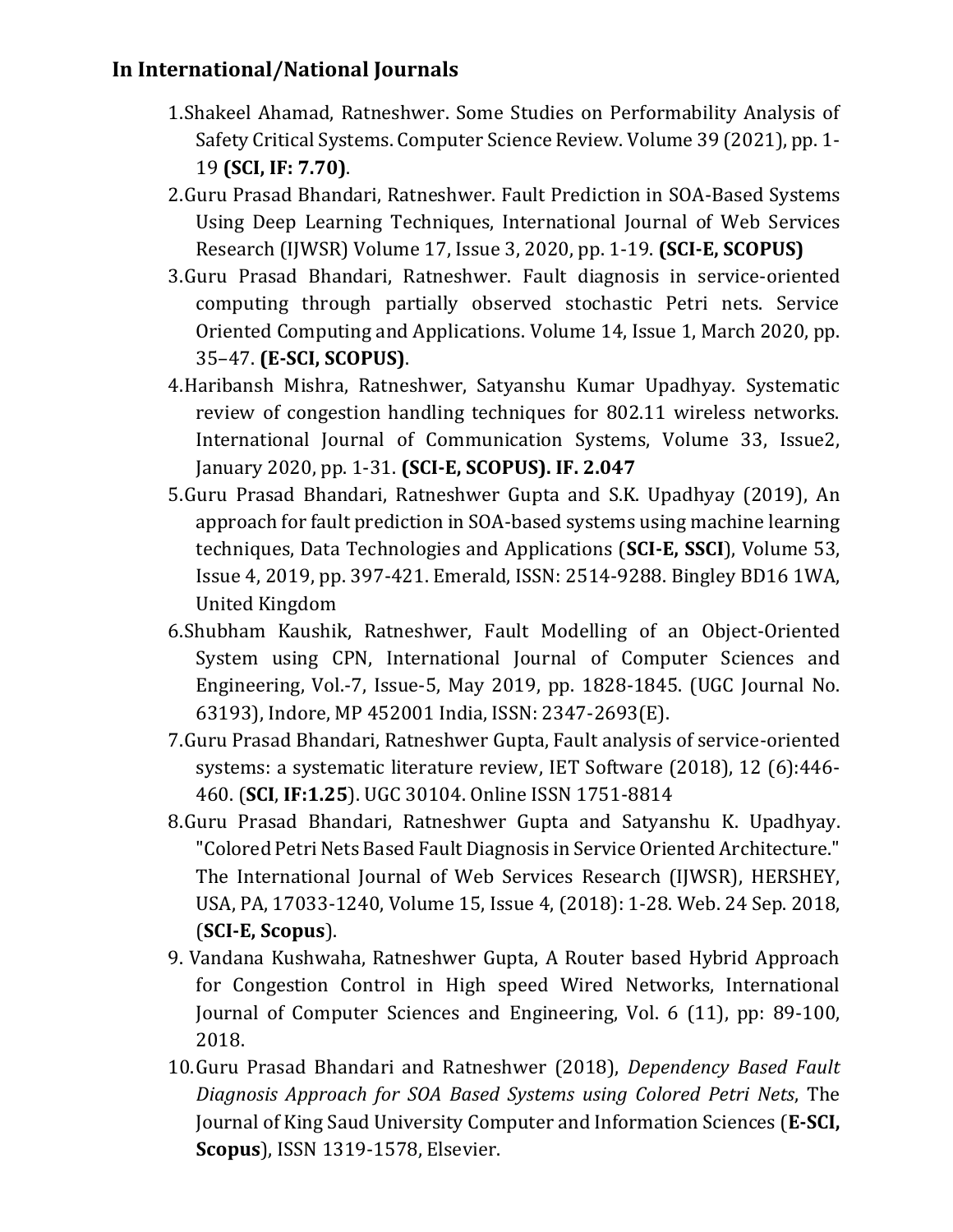- 11.Guru Prasad Bhandari, Ratneshwer Gupta. A Systematic Literature Review on Fault Analysis of IoT. International Journal of Web Science, Volume 3, Issue 2, 2019, pp. 130. UGC 64196.
- 12.Guru Prasad Bhandari, Ratneshwer Gupta. Extended Fault Taxonomy of SOA based Systems. CIT. Journal of Computing and Information Technology, Vol. 25, No. 4, December 2017, pp. 237-257 (**SCOPUS**). UGC 6908
- 13.Ratneshwer, Software Development Considerations of Information Security, International Journal of Applied Research on Information Technology and Computing, Vol. 8, No. 2, Aug 2017, pp. 168-181.
- 14. Vandana Kushwaha, Ratneshwer. Ranking of Router-Based Congestion Control Approaches for High Speed Networks using AHP. Indian Journal of Computer Science and Engineering, Volume 8, Number 3, 2017, pp. 218- 234. **(SCOPUS)**
- 15.Guru Prasad Bhandari, Ratneshwer, "Fault Repairing Strategy Selector for Service-Oriented Architecture", International Journal of Modern Education and Computer Science, Volume 9, Number 6, 2017, pp. 32-29 **(SCOPUS)**.
- 16.Vandana Kushwaha, Ratneshwer, "Interaction of High Speed TCPs with recent AQMs through Experimental Evaluation", International Journal of Computer Network and Information Security(IJCNIS)- Volume 9, Number 1, 2016, pp. 41-47 **(SCOPUS)**.
- 17.Vandana Kushwaha, Ratneshwer, "Ranking of Source Based Congestion Control Approaches for High-Speed Networks Using AHP", International Journal of Communication Networks and Distributed Systems, Vol. 17, No. 4, 2016, pp. 387-411. (**SCOPUS, E-SCI**)
- 18.Pawan Kumar, Ratneshwer, "Architecture Level Dependency Analysis of SOA Based System Through Π-ADL", International Journal of Software Engineering, Volume 9, Number 1. pp.59-89, 2016.
- 19.Ratneshwer, Pawan Kumar, "Dependency analysis of a SOA-based system through Petri nets and service algebra", International Journal of Software Engineering, Technology and Applications (Inderscience Publishers), Volume 1, Number 2, 2015, pp. 172-189.
- 20.Pawan Kumar, Ratneshwer, "Dependency Modeling of a SOA based System through Colored Petri Nets", Journal of Computing and Information Technology - Vol. 24, No. 3, September 2016, pp. 165–18.(**SCOPUS**)
- 21.Pawan Kumar, Ratneshwer, "Some Observations on Dependency Analysis of SOA Based Systems", International Journal of Information Technology and Computer Science – Volume 8, Number 1, 2016, pp. 54-66.
- 22.Vandana Kushwaha, Ratneshwer, "Congestion control for high-speed wired network: A systematic literature review", Journal of Network and Computer Applications. Volume 45, 2014, pp. 62-78. **(Impact Factor: 5.27)** (**SCI**).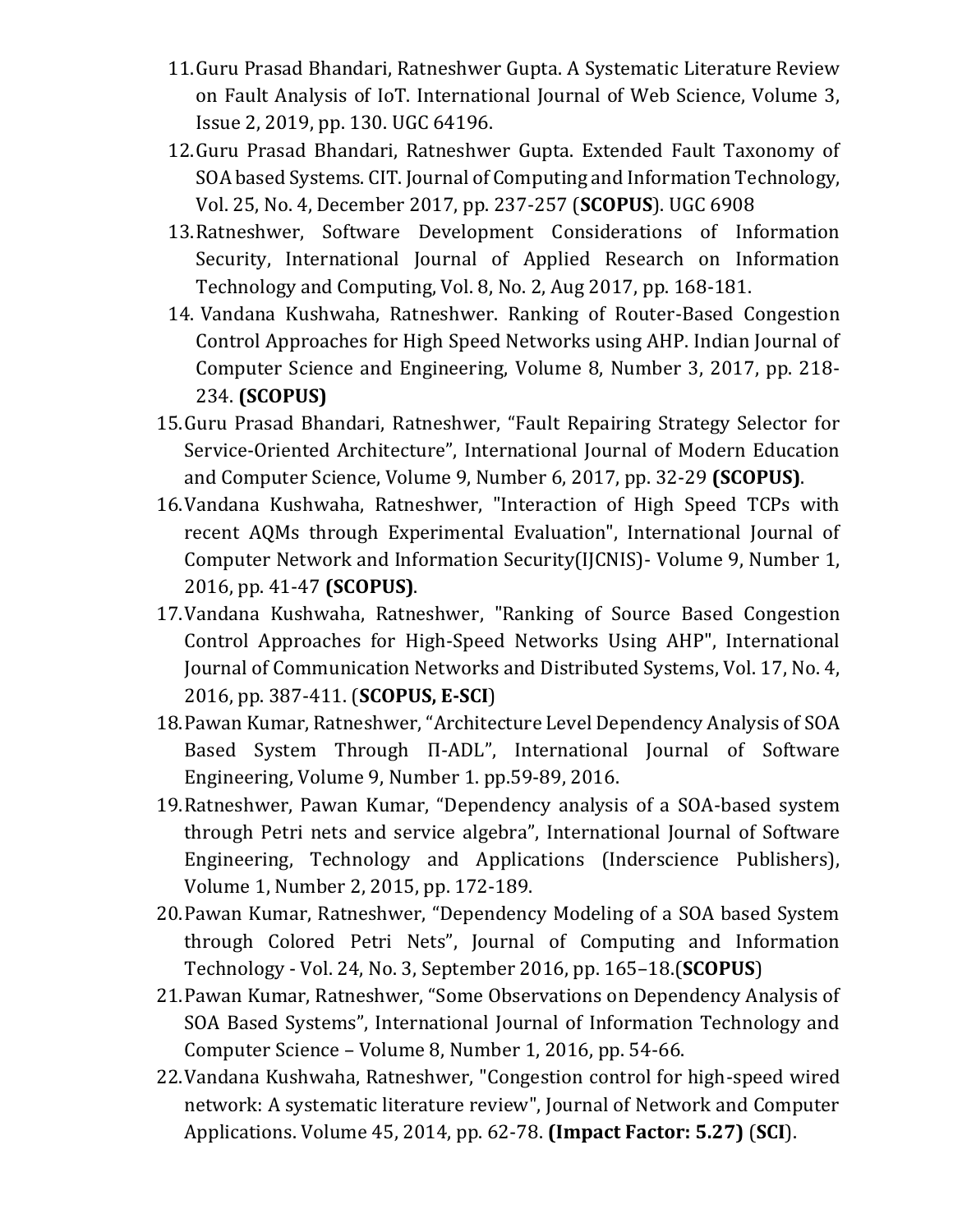- 23.Ratneshwer, Guru Prasad Bhandari; Kul Bahadur Chhetri, "Design and development of dependency analysis tool (DA-OOP) for an object oriented Programme", International Journal of Software Engineering, Technology and Applications, Vol.1, No.1,2015, pp.102 – 117.
- 24.Vandana Kushwaha, Ratneshwer, "A Review of Router based Congestion Control Algorithms", International Journal of Computer Network and Information Security, vol.6, no.1, pp.1-10, 2014 **(SCOPUS)**.
- 25.Vandana Kushwaha, Ratneshwer, "A Review of End-to-end Congestion Control Algorithms for High-speed Wired Network", International Journal of Engineering Research & Technology (IJERT), Vol. 2 Issue 9, September – 2013, 1240-1244.
- 26.Ratneshwer, A K Tripathi, "A Knowledge Identification Framework for Component Based Dependency Analysis Process", International Journal of Software Engineering and Its Applications, Volume 7, Issue 5, 2013, pp. 309- 324.
- 27.Ratneshwer, "Control dependence Analysis of Software Components", Journal of Computing, Computer Society of India, Volume 1, Number 2, 2013.
- 28.Ratneshwer, A K Tripathi, "IMM-CBSE: An Integrated Maturity Model for CBSE", International Journal of Computer Applications in Technology, Vol. 46, No. 4, 2013. (**SCOPUS**)
- 29.Ratneshwer and A K Tripathi, "Dependence Analysis of Component Based Software through Assumptions", International Journal of Computer Science Issues, Volume 8, Issue 4, 2011, pp.49-60.
- 30.Ratneshwer and A K Tripathi, "Some Component Generation Approaches for E-Governance Systems", International Journal of Public Information Systems, Volume 2010:2, pages. 113-147, 2010.
- 31.Ratneshwer and A K Tripathi, "Dependence Analysis of Software Component", ACM SIGSOFT Software Engineering Notes, volume 35, number 4, July 2010, pp. 1-9.
- 32.Ratneshwer, "An Approach towards Composability Enhancement", International Journal of Computer Applications, Volume 1, Number 3, Article 19, 2010.
- 33.Ratneshwer and A K Tripathi, "Interdependence Analysis in Component Based Software", Journal of Information Science and Technology", volume 6, issue 2, 2009.
- 34.Manjari Gupta, Ratneshwer and A K Tripathi, "An Exploratory Case Study in Designing and Implementing Tight versus Loose Frameworks", Journal of Software Engineering and Applications, Scientific Research Publishing, Inc. USA, volume 2, issue 3, 2009.
- 35.A. K. Tripathi, Ratneshwer and Manjari Gupta, "Some Observations on Software Processes for CBSE", in Journal of Software: Evolution and Process*:,*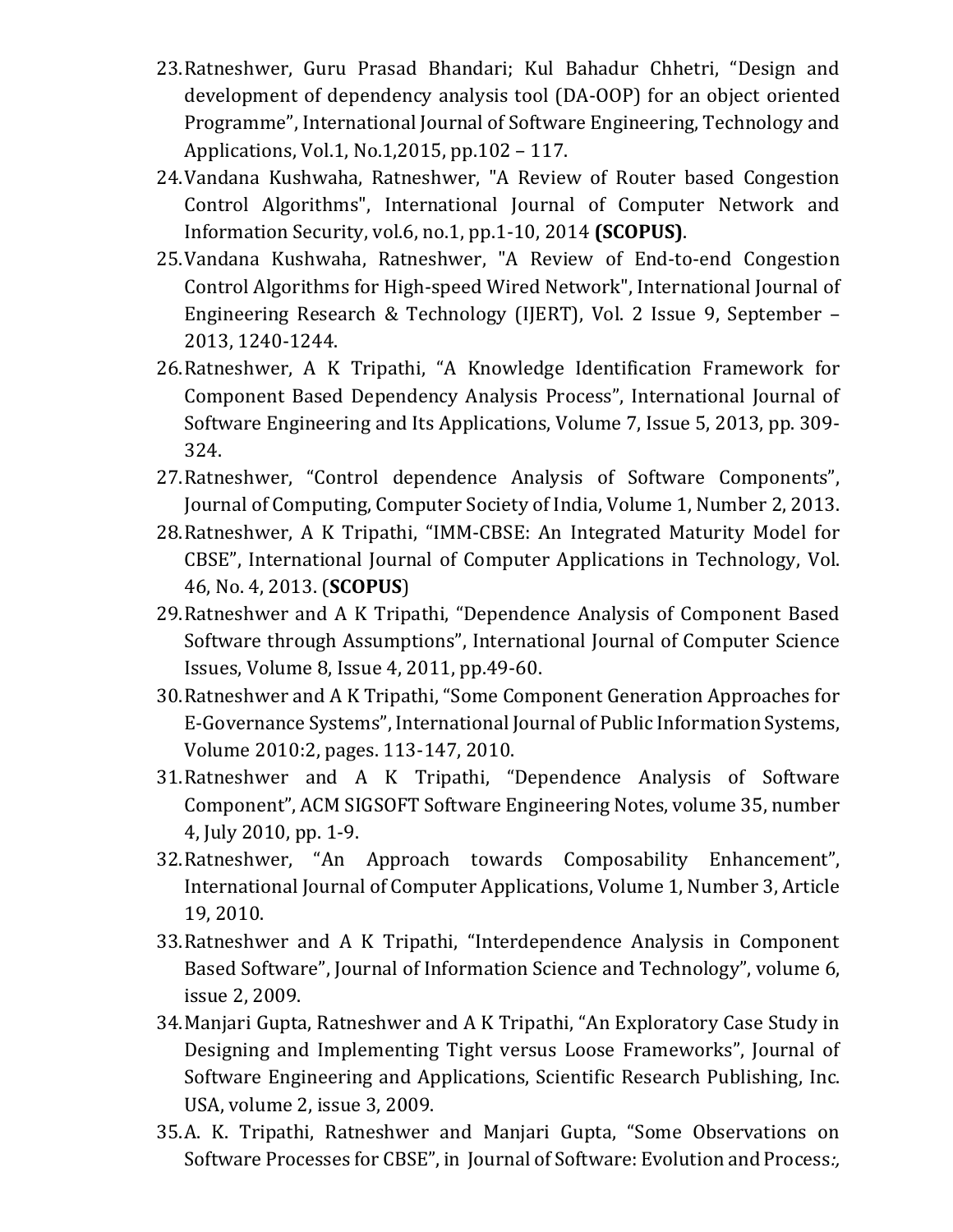*Volume 13, Issue 5, September 2008, pages 411-419 (Impact Factor: 1.972)(* **[Science Citation Index Expanded](https://en.wikipedia.org/wiki/Science_Citation_Index_Expanded)***) .*

- 36.A. K. Tripathi and Ratneshwer, "Some Observations on Interdependencies in Component Based Software", International Journal of Software Engineering, Vol. 1, No. 2, pp. 49-80. July 2008.
- 37.A. K. Tripathi, Ratneshwer and Manjari Gupta, "Need to Redefine the Testing Process for Component Based Software", International Journal of Information and Computing Science, Volume 10, Number 1, June 2007, pp. 52-63.

#### **In International/National conferences**

- 1. Shakeel Ahamad & Ratneshwer. (2022). Criticality Analysis for Safety– Critical Systems Using FMEA. In *Smart Systems: Innovations in Computing* (pp. 229-235). Springer, Singapore.
- 2. Guru Prasad Bhandari, Ratneshwer, Measuring the Fault Predictability of Software using Deep Learning Techniques with Source Code Metrics, 5th IEEE Uttar Pradesh Section International Conference on Electrical, Electronics and Computer Engineering (UPCON-2018) (Jointly Organized by Madan Mohan Malaviya University of Technology, Gorakpur-273010 (UP)-India & University of the Ryukyus, Okinawa, Japan, 2-4 Nov 2018).
- 3. Guru Prasad Bhandari and Ratneshwer Gupta, Machine learning based software fault prediction utilizing source code metrics (Accepted), 3rd IEEE International Conference on Computing, Communication and Security (IEEE Explore and EI Compendex indexed), Organized by IEEE Nepal Subsection, Kathmandu, Nepal, 25-27 November, 2018.
- 4. Guru Prasad Bhandari, Ratneshwer. A fault propagation approach for SOA fault management using Petri Nets. Conference on Information and Communication Technology (CICT'17), At Atal Bihari Vajpayee Indian Institute of Information Technology and Management, Gwalior, 3-5 November 2017(IEEE Explore and Scopus indexed).
- 5. Guru Prasad Bhandari, Ratneshwer. UML Class Diagram from Object Oriented Program for Reverse Engineering Purpose. International Conference on Innovative Entrepreneurship and Startup.03 to March 04, 2017). K. N. I. T., SULTANPUR (UP).
- 6. V. Kushwaha, R. Gupta, Interaction Studies of Some Recent AQMs with High Speed TCPs through Experimental Evaluation, In IJCA Proceedings on National Conference on Advances in Computing Applications NCACA 2016(1):30-37, September 2016.
- 7. Tripathi, A. , Gupta, R. (2014). 'Some Pertinent Issues and Considerations on CBSE'. World Academy of Science, Engineering and Technology, International Science Index, Computer and Information Engineering, 2(9), 787.
- 8. Pawan Kumar,Ratneshwer, "A Review on Dependency Analysis of SOA based System", 2014 Fifth International Conference on Recent Trends in Information, Telecommunication and Computing, (IEEE Explore), 21-22 March, Chandigrah, pp. 69-81. ISBN: 978-1-63266-262-0.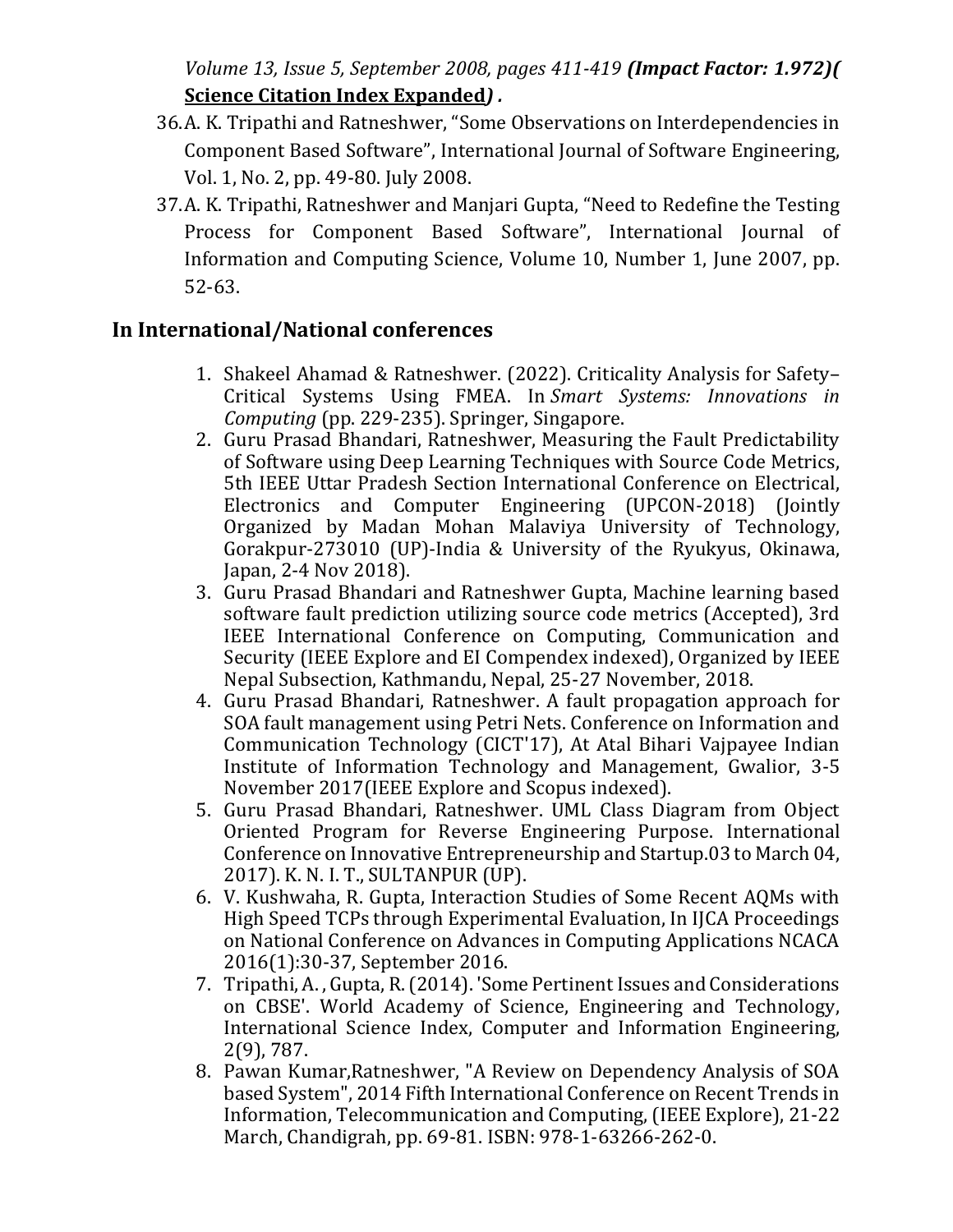- 9. Vandana Kushwaha, Ratneshwer, "An Analysis of Performance Parameters for Congestion Control in High-speed Wired Network", In proceedings of ICCCT 2013 (IEEE Explore), MNNIT Allahabad.
- 10.Ratneshwer, A K Tripathi, "A Use Case Based Effort Estimation for CBSE", National Conference on Artificial Intelligence and Agents: Theory and Applications, organized by Department of Computer Engineering, IT-BHU, Varanasi on dated 9-11 December 2011.
- 11.Ratneshwer, Vivek Srivastava, "Some Reusable Artifacts Generation Approaches for MNREGA Systems", National Conference on "The role of IT in National Rural Employment Guarantee Act (NREGA)", Organized by Tata Institute of Social Sciences and Computer Society of India, 21-22 April 2011.
- 12.Ratneshwer, Divya Gupta, "An Approach towards Component Based Software Measurement", INDIACom 2011, 5th national Conference on Computing for Nation Development, March 10-11, 2011, New Delhi, India.
- 13.Ratneshwer, A K Tripathi, "Towards Modeling Component's Dependencies", 1st India Workshop on Advances in Model based Software Engineering (WAMBSE 2010) co-located at 3rd ISEC2010, Mysuru, 25 -27, February 2010.
- 14.A. K. Tripathi, Ratneshwer, "Some Observations on a Maturity Model for CBSE," ICECCS, pp.273-281, 2009 14th IEEE International Conference on Engineering of Complex Computer Systems, 2009, Potsdam, Germany, pp. 273-281.
- 15.Ratneshwer, "A Maturity Model for CBSE", In Proceedings of 2nd India Software Engineering Conference, Poster Presentation, Pune, India on dated 23-27 Feb 2009.
- 16.Ratneshwer and Manjari Gupta, "Component Based Health Care Software Systems for Rural Areas", paper published in a book People's Empowerment and Sustainable Rural Development: A Technological Approach, ISBN 81-316-0126-9, Rawat Publications, 2009.
- 17.Ratneshwer, "A Software Component Generation Model", In Proceedings of International Congress on Pervasive Computing and Management, New Delhi, India on dated Dec 12-14, 2008.
- 18.Ratneshwer and Rajeev Srivastava, "*Component Based Software Engineering for E-Governance Systems*", In Proceedings of the *National Conference on "Methods and Models in Computing(NCM2C-07)"*, organized by School of Computer and System Sciences, Jawaharlal Nehru University, New Delhi on dated December 13-14, 2007, pp. 33-40.
- 19.Ratneshwer, "Some Observations on Composability", In Proceedings of International Conference on Information & Communication Technology (IICT -2007), DIT Dehradoon , India (UA), PP. 963-65.
- 20.Ratneshwer, "Reverse Engineering for Components Creations", In Proceedings of National Conference of Emerging Technologies and Trends in IT 2007, India Habitat center, New Delhi, 7-8 April 2007, pp. 135-139.
- 21.Ratneshwer, "A Comparative Analysis of Testing and Maintenance Processes for Component Based Software" In Proceedings of 'International conference on Research in Management and Technology' organized by Gian Jyoti Institute of Management & Technology (GJ-IMT)